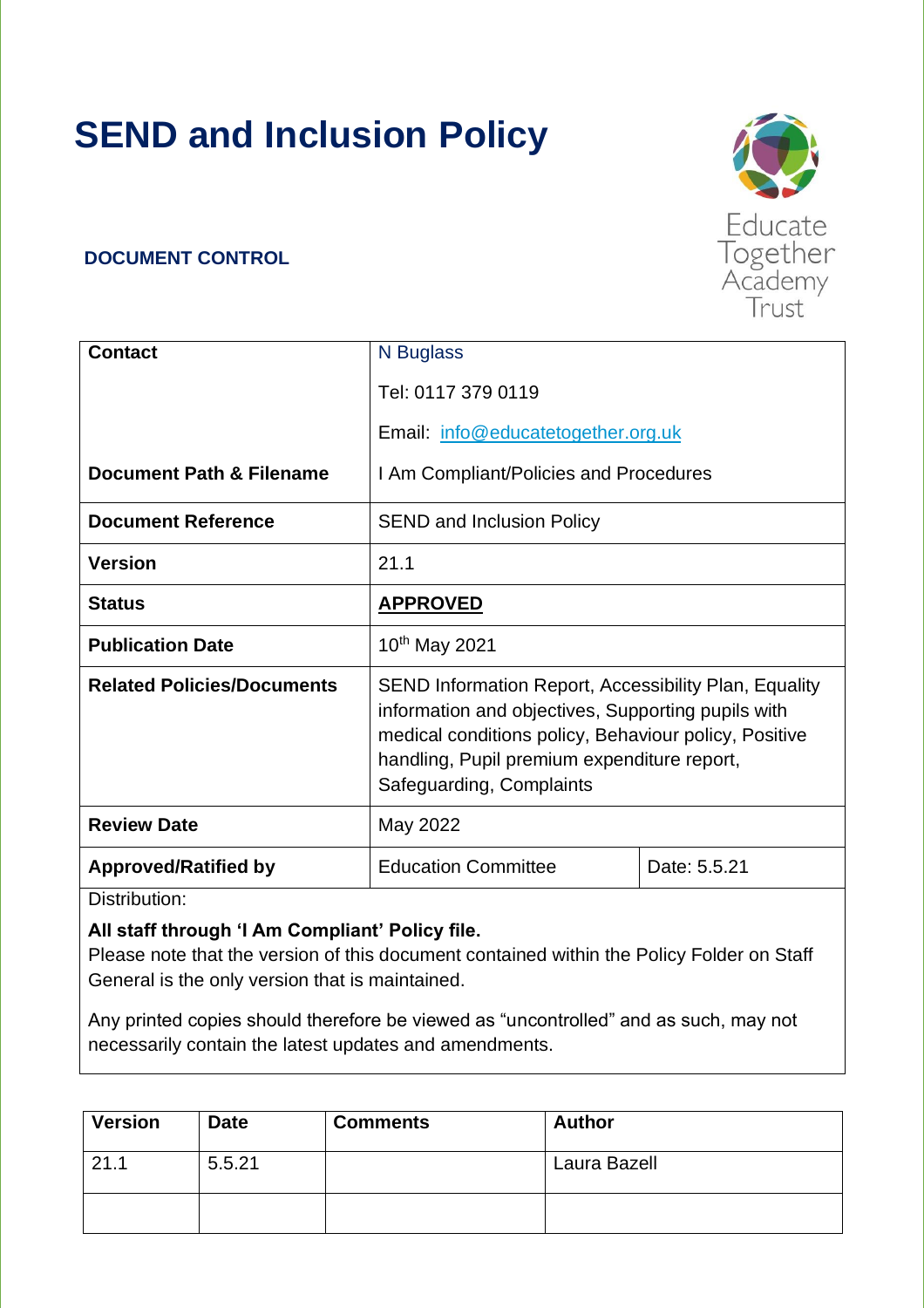# **Contents**

# 1. Aims

#### **The aims of this policy are to:**

- Provide a summary of the legislation and guidance which underpins our approach to Inclusion, including the key definitions we refer to when identifying and supporting pupils with Special Educational Needs and/or disabilities (SEND).
- Provide an overview of our ethos and approach towards Inclusion and SEND
- Explain the roles and responsibilities of everyone involved in removing barriers to learning for all pupils, including those with SEND.

# **SEND information reports**

This policy should be read in conjunction with the **SEND information report** for each of our schools. The reports detail how we are implementing this policy in each school and provide further details and clarification on provision for pupils with SEND and our approach to Inclusion.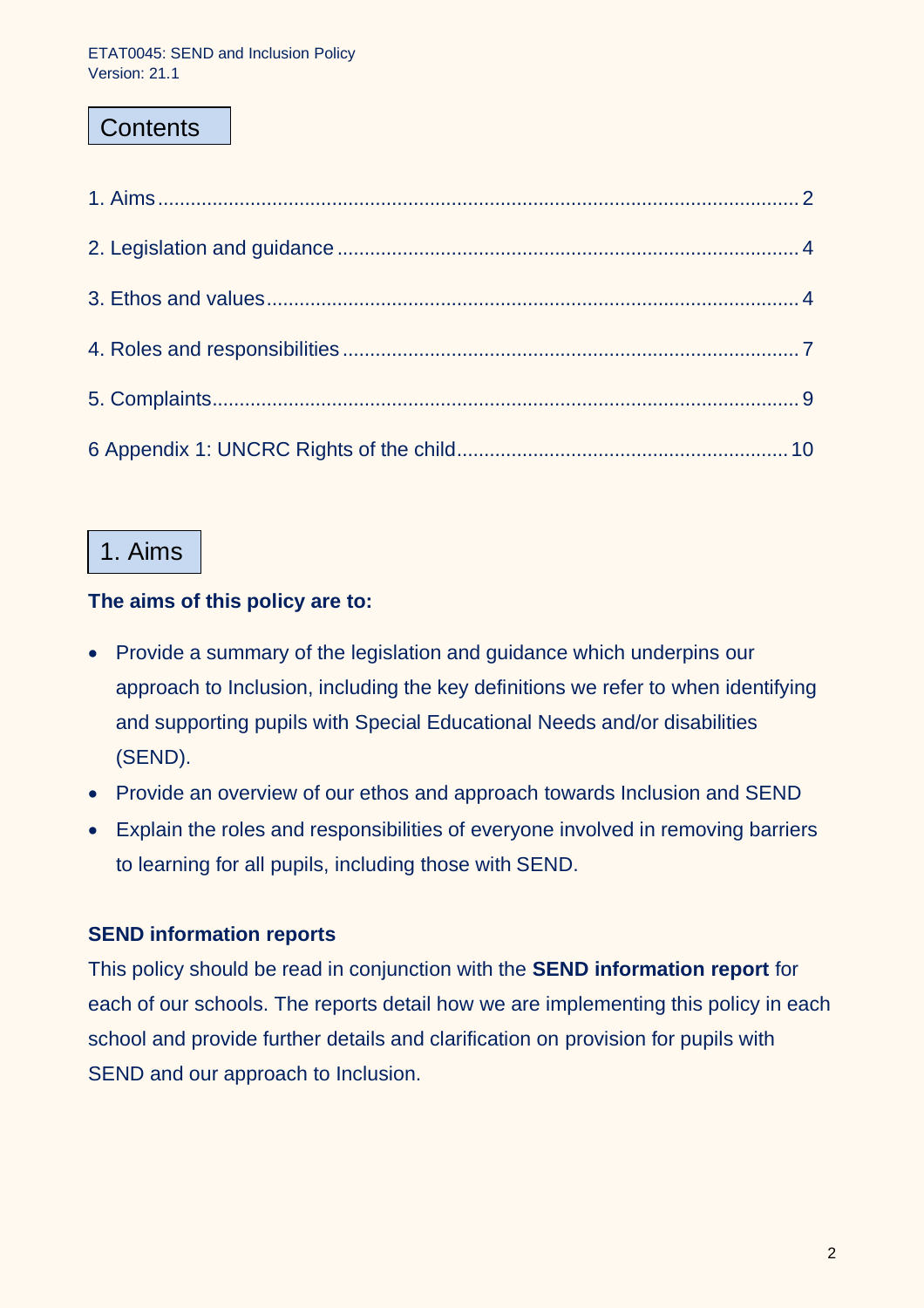# 2. Legislation and guidance

### **2.1 Legislation**

This policy is based on the statutory Special Educational Needs and Disability(SEND) Code of Practice 2014 which can be found [here](https://assets.publishing.service.gov.uk/government/uploads/system/uploads/attachment_data/file/398815/SEND_Code_of_Practice_January_2015.pdf) and the following legislation:

- Part three of the Children and Families Act 2014, which sets out schools' responsibilities for pupils with SEN and disabilities and can be found [here](https://www.legislation.gov.uk/ukpga/2014/6/part/3)
- The Special Educational Needs and Disability Regulations 2014, which set out schools' responsibilities for education, health and care (EHC) plans, SEND coordinators (SENDCos) and the SEND information report and can be found [here](https://www.legislation.gov.uk/uksi/2014/1530/contents/made)

#### **2.2 Key definitions from the SEND code of practice 2014**

- A pupil has **SEND (Special Educational Needs or Disability)** if they have a learning difficulty or disability which calls for special educational provision to be made for them.
- A pupil has a **learning difficulty** or **disability** if they have:
	- A significantly greater difficulty in learning than the majority of others of the same age, or
	- A disability which prevents or hinders them from making use of facilities of a kind generally provided for others of the same age in mainstream schools
- **Special educational provision** is educational or training provision that is *additional to***,** or *different from*, that made generally for other children or young people of the same age by mainstream schools.
- The **Graduated approach to SEND\* support** consists of successive cycles of "assess, plan, do, review" to gain a greater understanding of a child's needs and what supports them to make progress and secure positive outcomes.

\*Although this definition comes from the SEND code of practice as an approach to support pupils with SEND, at Educate Together Academy Trust, this is a fundamental component of our learner-centred approach to supporting all pupils.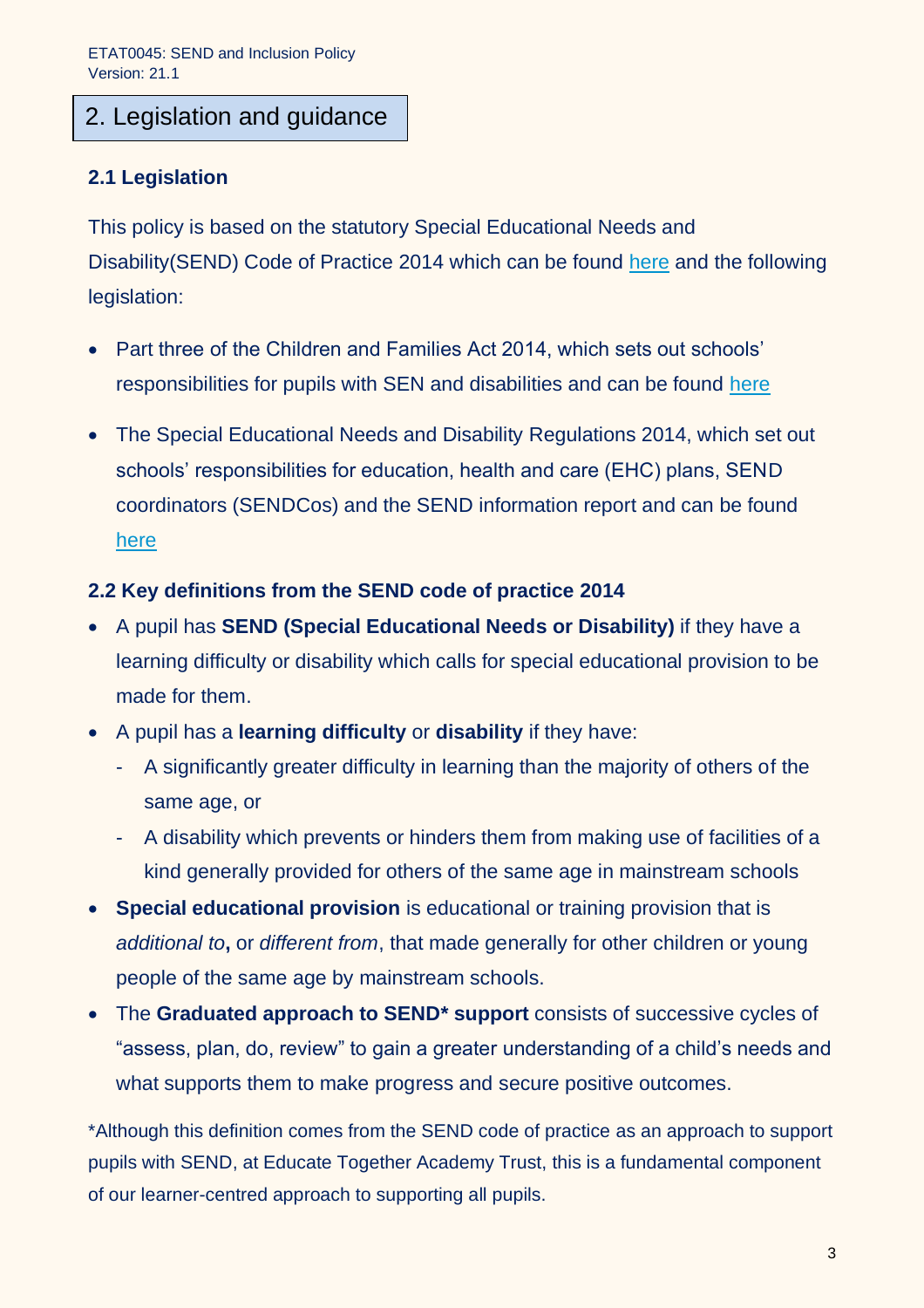#### **2.3 Rights Respecting**

In line with our ethos, we are proud to be a Rights Respecting school. This policy advocates the following rights from the UN convention of the rights of the child: Articles 2, 12, 13, 23, 28, 29, 31

# 3. Ethos and Values

The ethos of Educate Together is that all its schools and educational operations must be:

- Equality based
- Learner-centred
- Co-educational
- Democratically run

These four principles are legally binding and form the foundation for our policy and practice in relation to Inclusion and SEND.

# 3.1. Equality based education

**3.1.1** Our aim is to provide equality-based education which is inclusive of all children. We judge a school to be inclusive when **all** children have equal opportunities to:

- Access the curriculum
- Make progress
- Achieve
- Feel safe
- Belong
- Participate fully in all aspects of school life.
- Thrive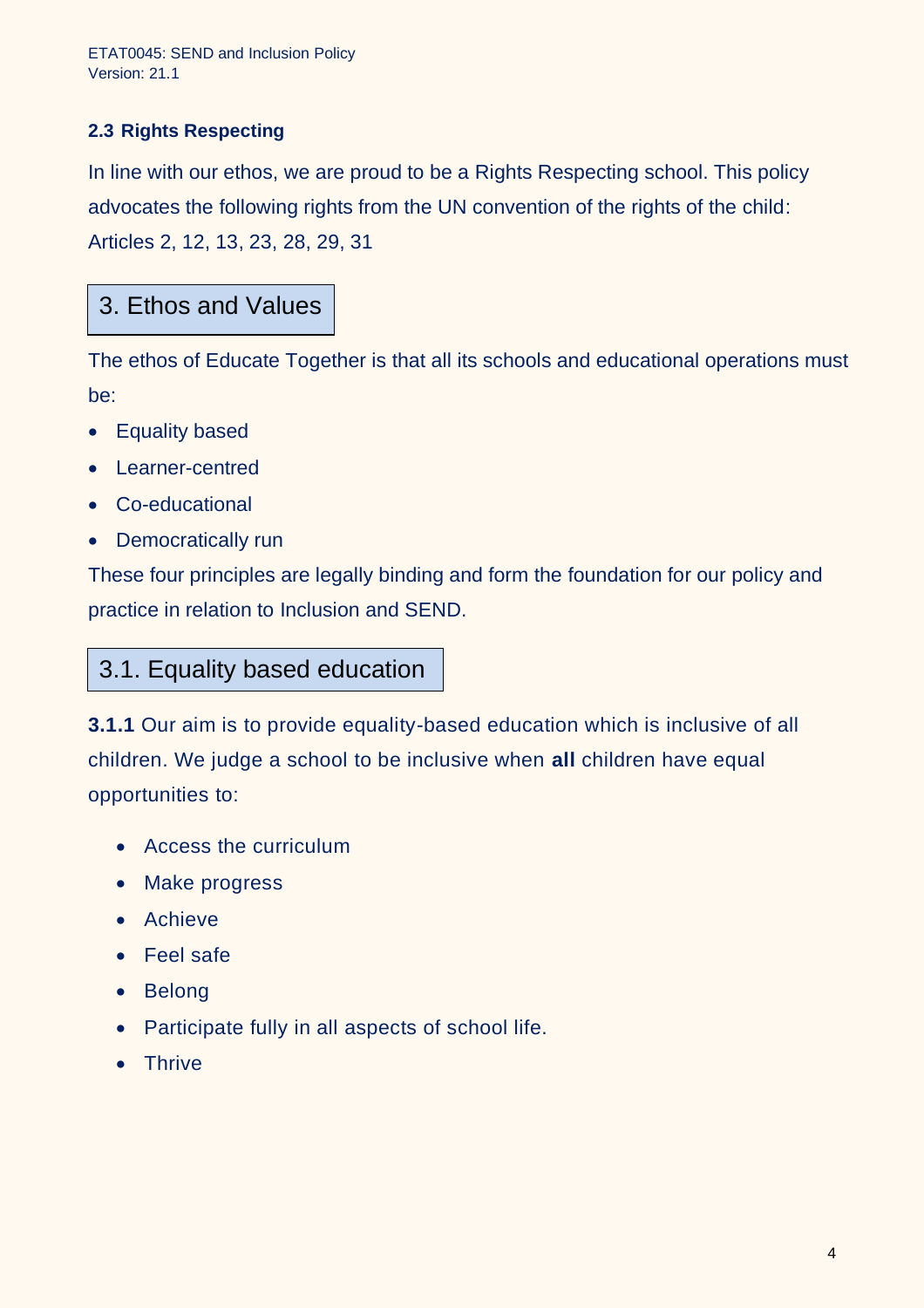ETAT0045: SEND and Inclusion Policy Version: 21.1

**3.1.2** We know that all pupils are unique and will face individual barriers to achieving the outcomes above. For pupils with SEND these barriers are linked to the four categories of need identified by the SEND code of practice:

- Cognition and Learning
- Communication and Interaction
- Social, Emotional and Mental Health
- Physical and sensory.

**3.1.3** We recognise that barriers may also exist for pupils who:

- speak English as an additional language
- have medical needs
- are in receipt of the pupil premium grant
- require additional challenge in some or all subject areas in order to be engaged and continue making progress
- are classified as children in need or children who require protection
- are facing difficulties in their personal lives e.g. a bereavement

**3.1.4** We are committed to ensuring that no pupil is discriminated against on any grounds, including race, gender, disability, religion or belief, age, or sexual orientation.

# 3.2 Learner-centred education

We believe our role as educators is to provide a learner-centered education which ensures inclusion, not by treating all pupils in the exactly the same way, but through the process of identifying, understanding and finding creative solutions to remove or reduce individual barriers to learning and participation. Through this process we strive to achieve **equity** for all our pupils.

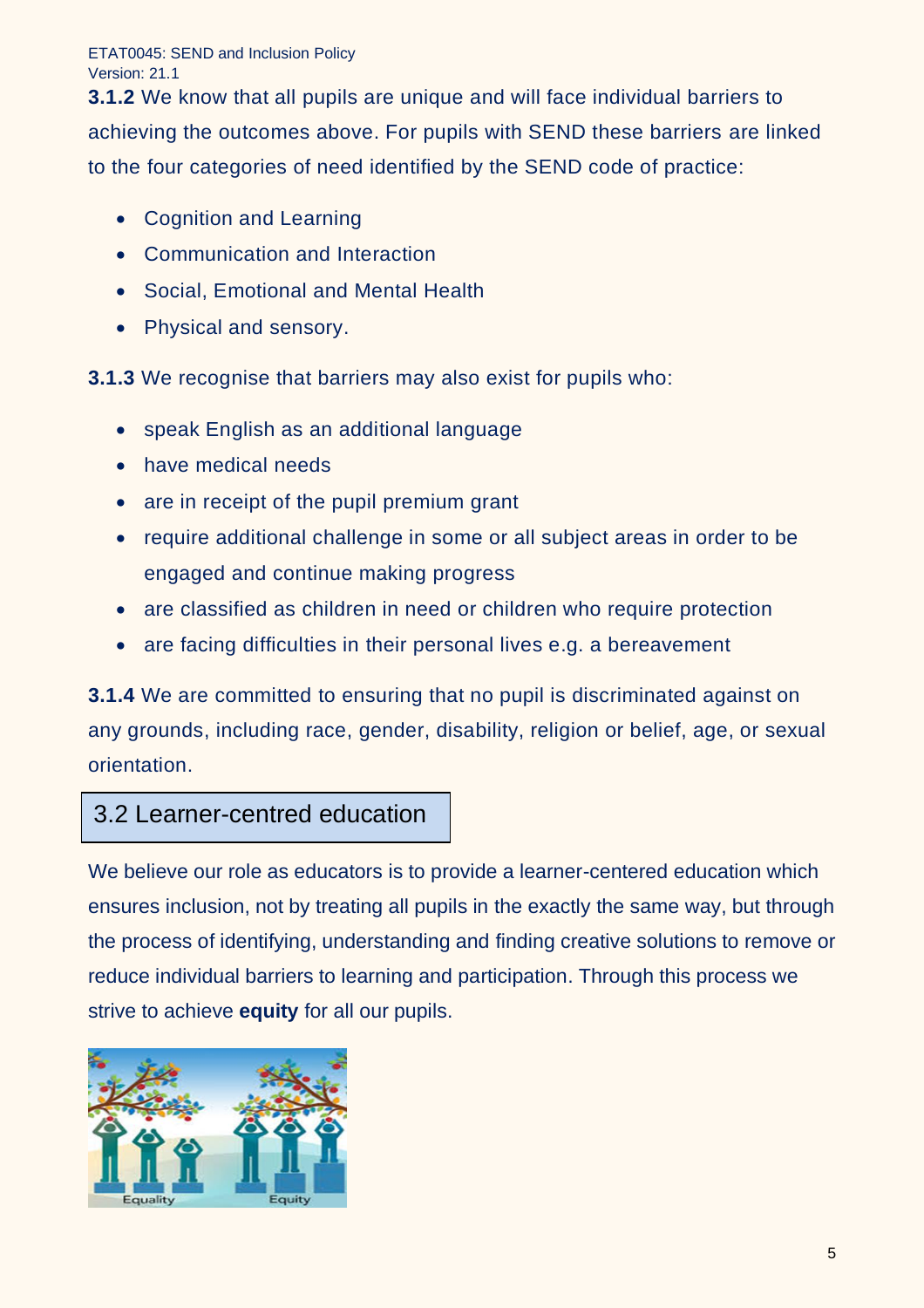Key components of our learner-centred approach for Inclusion include:

- The use of **Quality First Teaching** and the creation of **Inclusive learning environments** to remove barriers to learning
- Robust systems for all four stages of the **Graduated approach to SEND support** and other additional needs\* (assess, plan, do, review), including early identification of SEND.

For further details on how these components are implemented, please see your school's SEND information report.

\* The graduated approach is taken from the SEND code of practice, however, we use this approach to ensure the right support for any pupil who is facing a barrier to learning – whatever that might be (**see 2.2 and 3.1.3**)

# 3.3 Co-educational

**3.3.1** As part of our co-educational principle, we seek to create a school environment, culture and curriculum which challenges stereotypes and celebrates diversity in all its forms.

**3.3.2** In relation to SEND, we focus on promoting a culture of neuro-diversity and reflecting on how we can change and adapt to meet the diverse needs of our student population, as opposed to the medical model of Inclusion which places the focus on a child's "disability".

# 3.4 Democratically run

**3.4.1** We advocate pupil and parent voice through the active participation of pupils and parents in all stages of the graduated approach: assess, plan, do, review

**3.4.2** We ensure strong collaborative practice and liaise closely with pupils, parents, external professionals and members of the local community, in order to establish Inclusive learning environments, expand teaching and learning opportunities within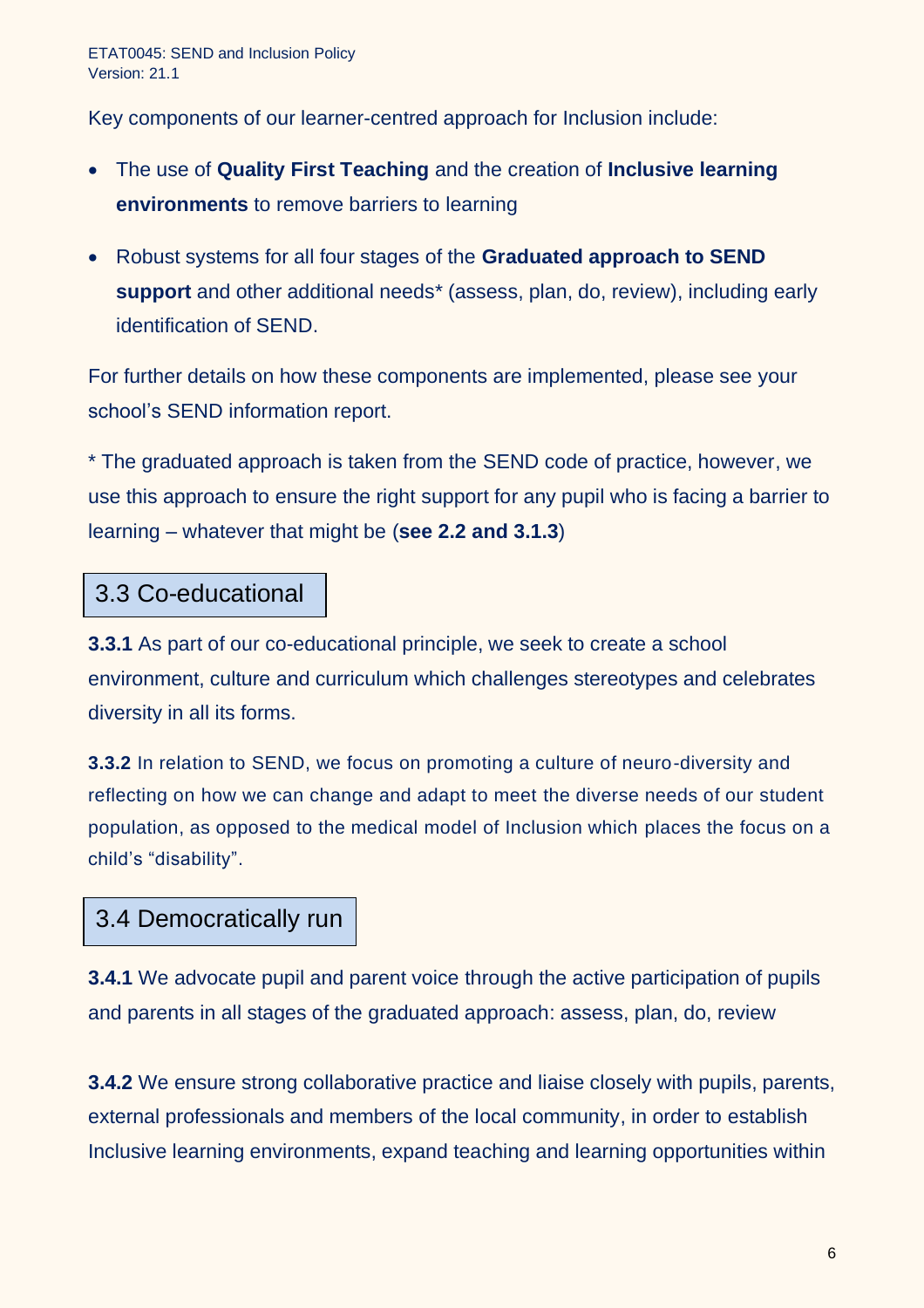ETAT0045: SEND and Inclusion Policy Version: 21.1 the school and create a strong team around individual children who require additional support.

# 4. Roles and responsibilities

*Please see your school's SEND information report for current details of the SEND team and information relating to staff training on Inclusion and SEND.* 

### **4.1 The SENCo**

- Works with the headteacher and SEND governor to determine the strategic development of the SEND policy and provision in the school
- Has day-to-day responsibility for the operation of this SEND and Inclusion policy and the co-ordination of specific provision made to support individual pupils with SEND, including those who have EHC plans
- Liaises with the relevant Designated Teacher where a looked after pupil has SEND
- Advises on the graduated approach to providing SEND support
- Advises on the deployment of the school's delegated budget and other resources to meet pupils' needs effectively
- Liaises with parents of pupils with SEND
- Liaises with early years providers, other schools, educational psychologists, health and social care professionals, and independent or voluntary bodies
- Is a key point of contact with external agencies, especially the local authority and its support services
- Liaises with potential next providers of education to ensure a pupil and their parents are informed about options and a smooth transition is planned
- Works with the headteacher and school governors to ensure that the school meets its responsibilities under the Equality Act (2010) with regard to reasonable adjustments and access arrangements
- Ensures that the school keeps the records of all pupils with SEND up to date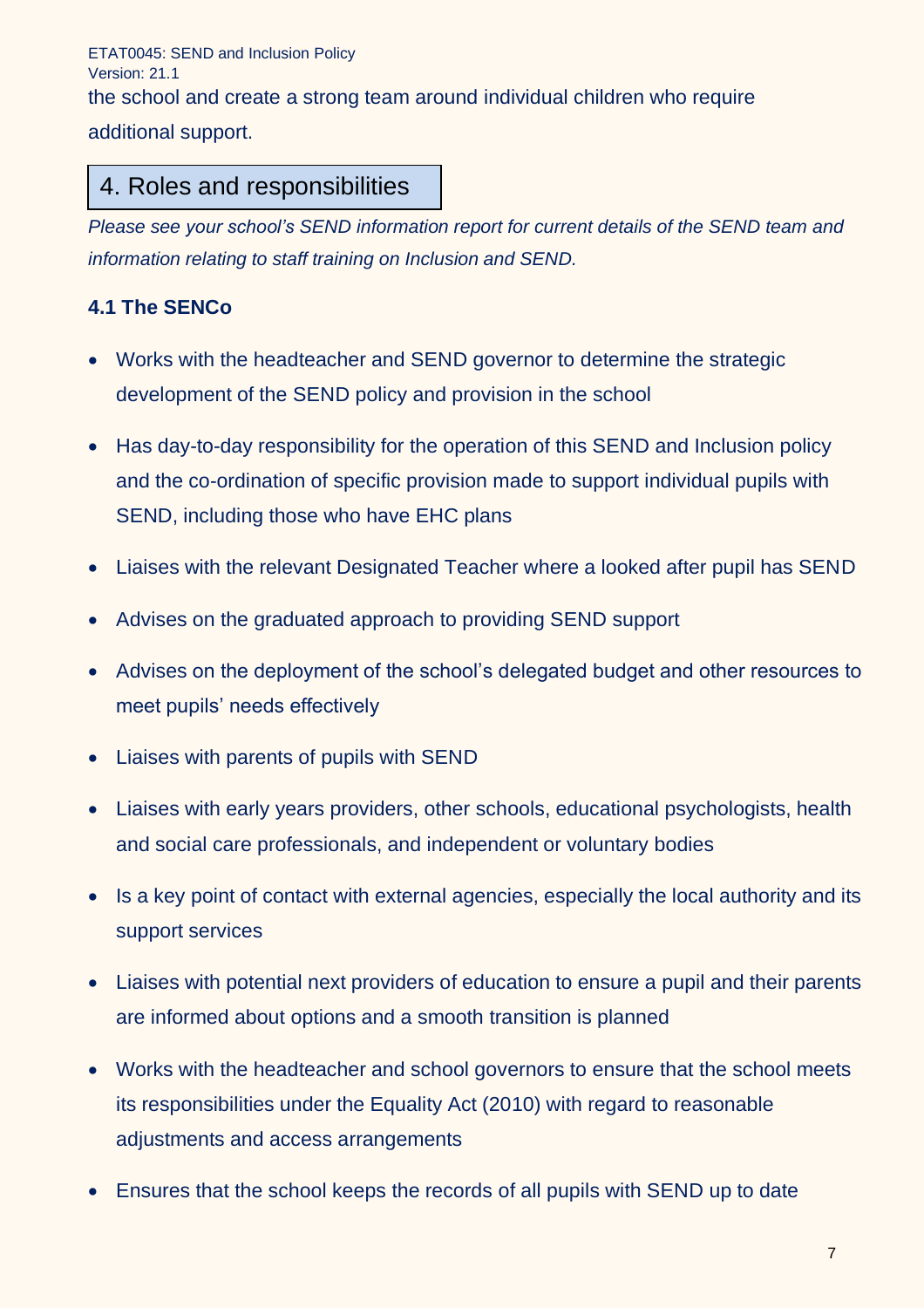#### **4.2 The SEND governor**

- Helps to raise awareness of SEN issues at governing board meetings
- Monitors the quality and effectiveness of SEN and disability provision within the school and update the governing board on this
- Works with the headteacher and SENCO to determine the strategic development of the SEN policy and provision in the school

#### **4.3 The headteacher:**

- Works with the SENCO and SEND governor to determine the strategic development of the SEND and Inclusion policy and provision in the school
- Has overall responsibility for the provision and progress of learners with SEN and/or a disability

#### **4.4 School staff**

Each class teacher is responsible for:

- The progress and development of **every** pupil in their class
- Working closely with any teaching assistants or specialist staff to plan and assess the impact of support and interventions and how they can be linked to classroom teaching

All staff, where appropriate, are responsible for

- Working with the SENCo to review each pupil's progress and development and decide on any changes to provision
- Contributing to a school culture and environment which embraces neurodiversity and actively removes or reduces barriers to learning and participation
- Ensuring they follow this SEND and Inclusion policy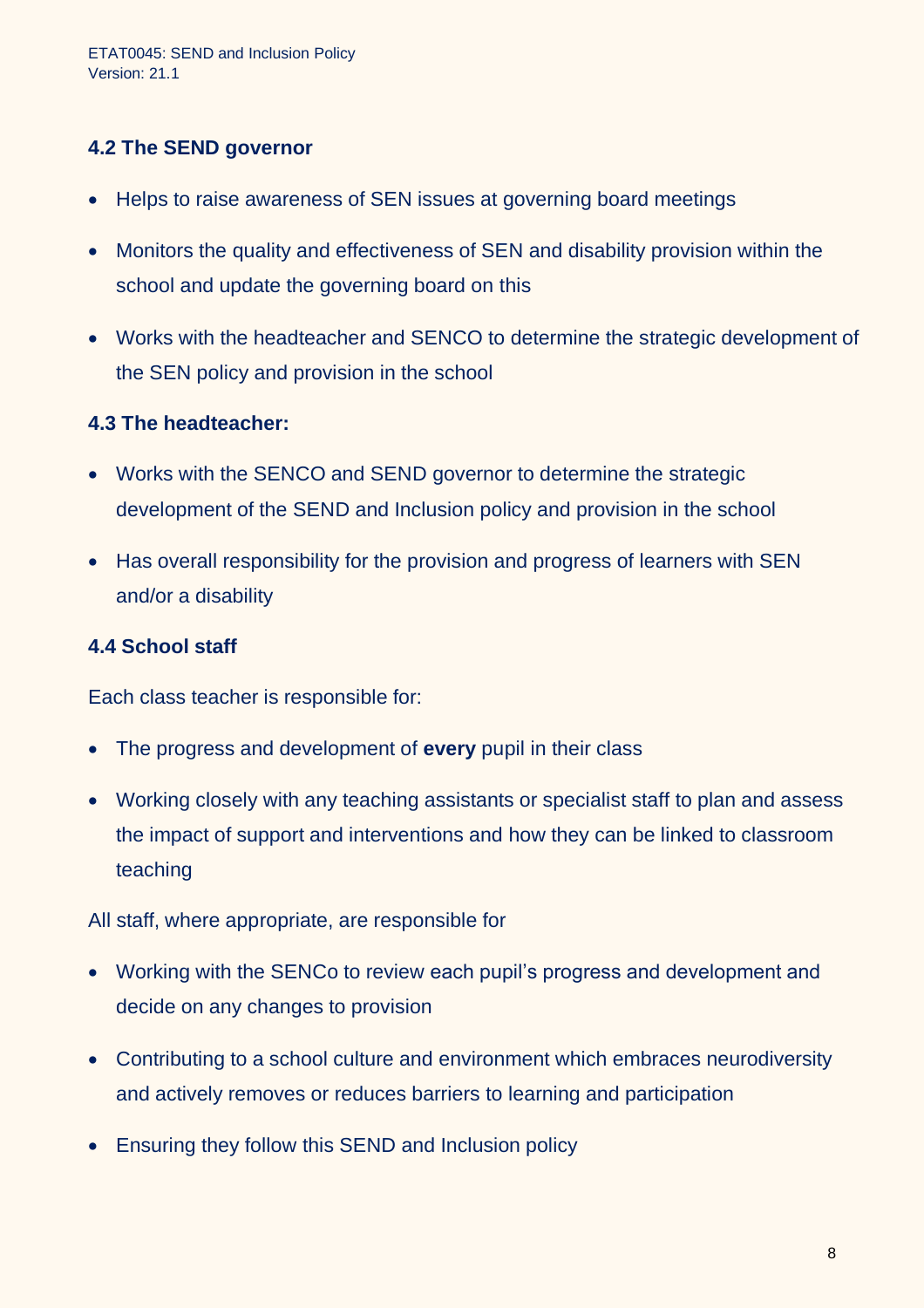ETAT0045: SEND and Inclusion Policy Version: 21.1

# 5. Complaints

Please refer to the school's complaints policy.